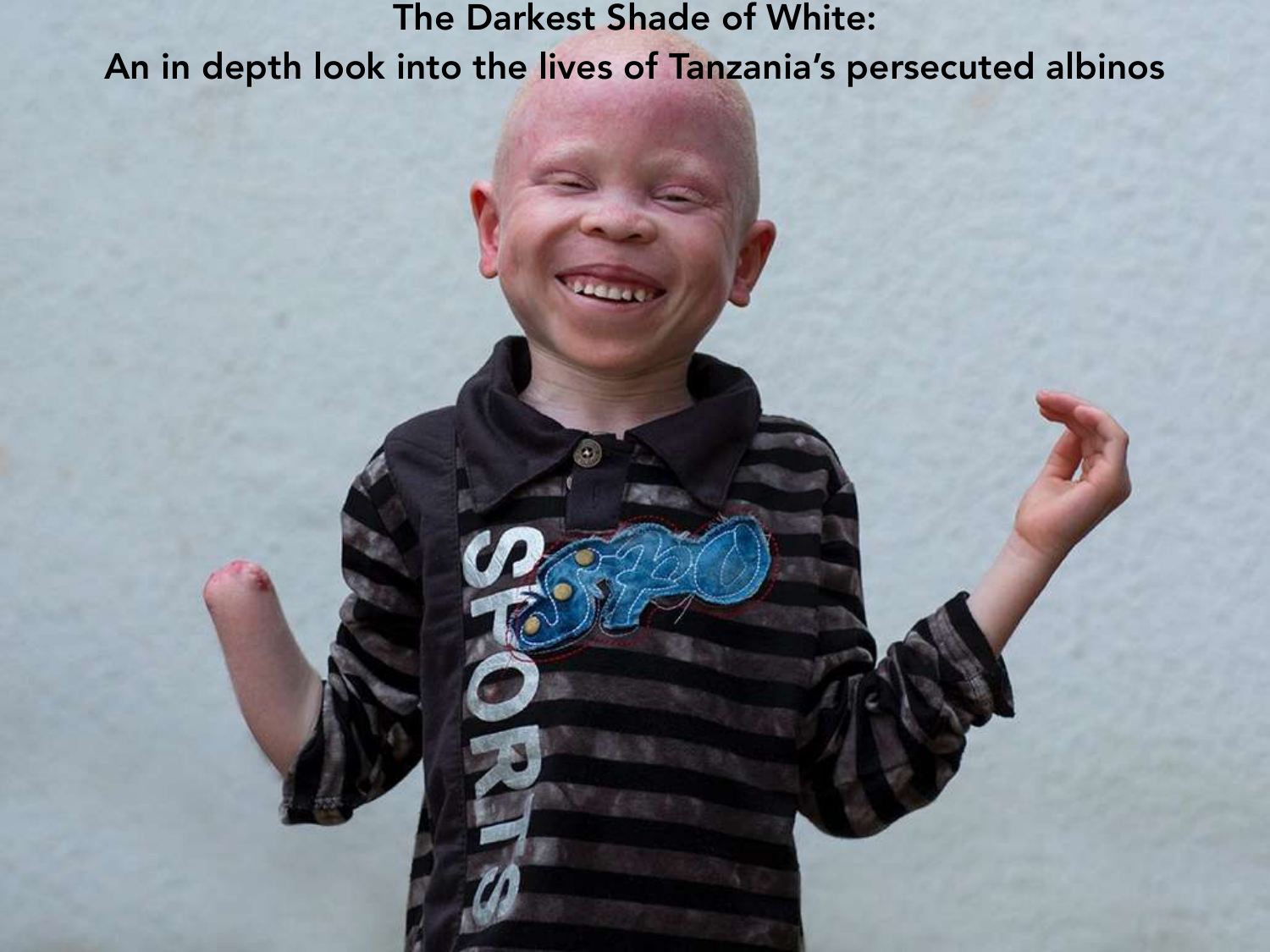

In Tanzania, the albinos bodies are worth more than gold. Witchdoctors use their appendages including noses, genitals, tongues, fingers, hands, and ears to supposedly bring their clients good luck in politics, business, or even mining. At least 76 albinos have been murdered in Tanzania since 2000. In early 2015, 200 people were arrested as part of a crackdown on the criminal element that hunts the albinos. But with body parts selling for \$500 and entire bodies fetching \$75,000, the fight to end albino persecution will be difficult in a country where the average monthly salary is less than 40 US dollars.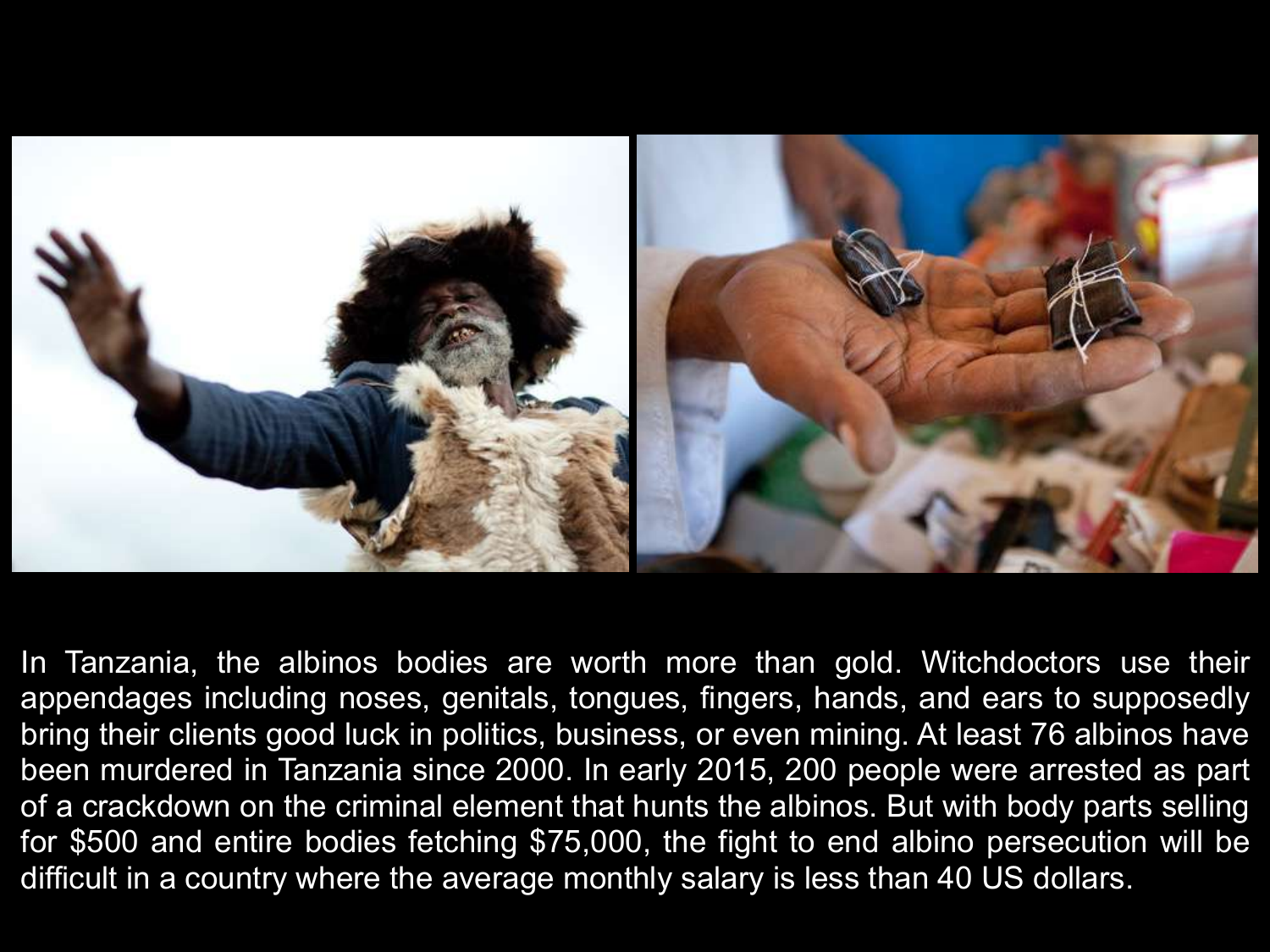

Meeting with the albino children from the Under The Same Sun organization is no small feat.Tension is particularly high at this time as the Tanzanian general election is right around the corner. Voters will elect the President, members of Parliament and local government officials.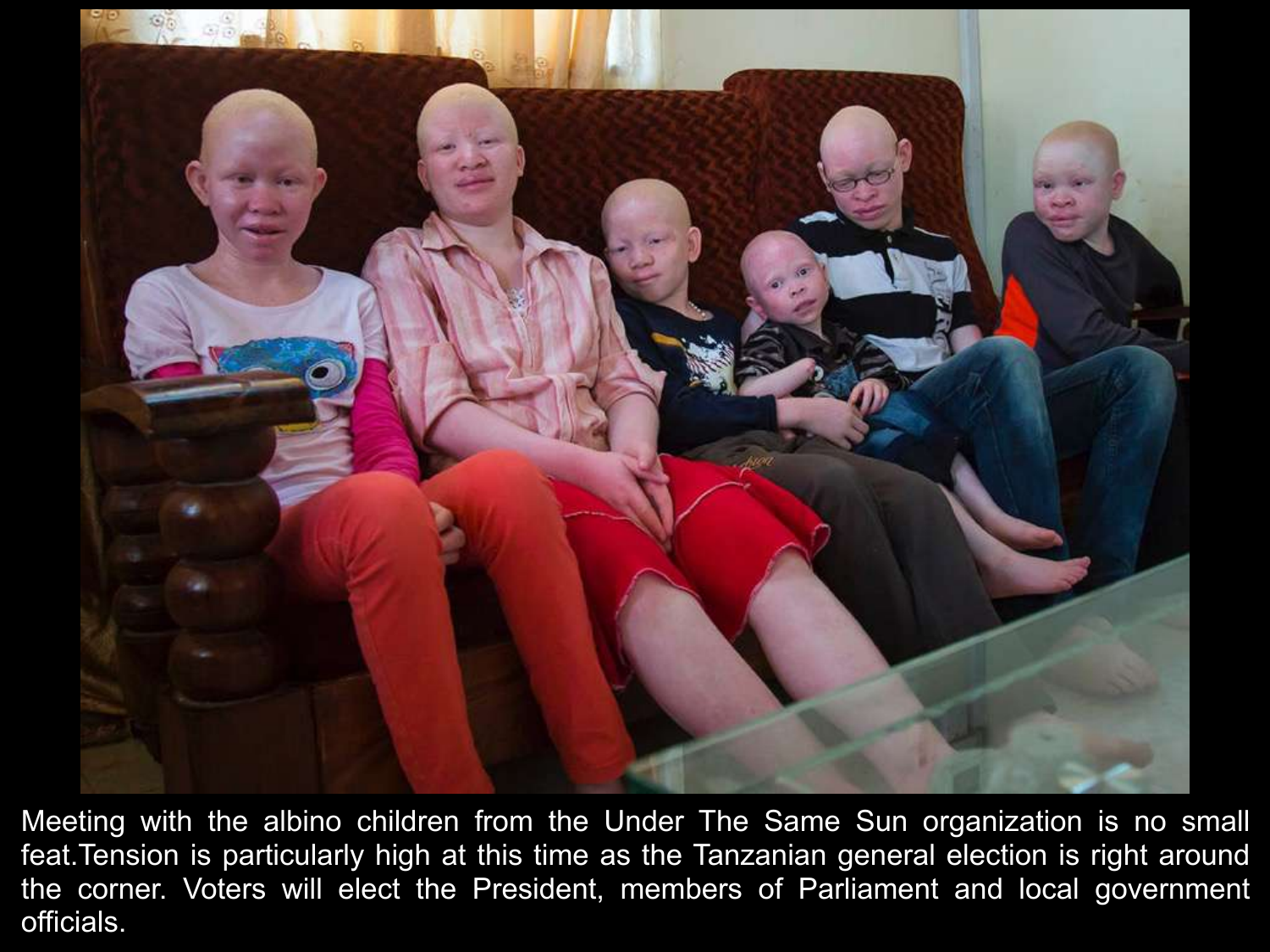

Baraka and Emmanuel are laughing at the WWF wrestlers on TV, playing on the computer, drawing doodles, or chatting with each other. Then, I notice some sleeves hanging loosely on some torsos, some missing fingers on a few small hands. Tongues, arms, everything and anything – all fair game in savage attacks.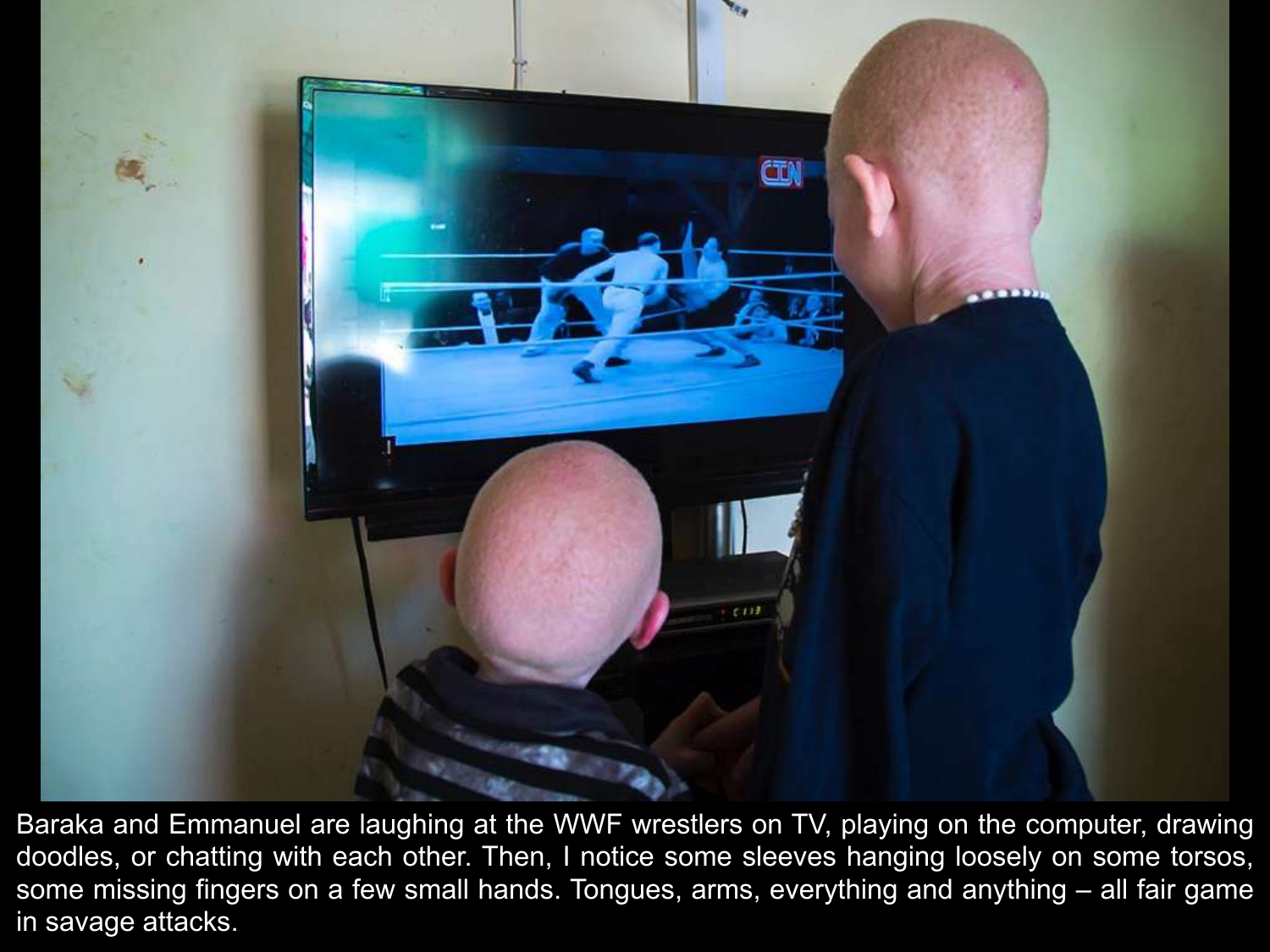

Emmanuel Festo, 14, concentrates on his drawing. This is not an easy task for him as he survived a machete attack that left his arm hacked off above the elbow. The fingers of his remaining right hand were chopped off as well. Despite his handicap and poor eyesight (a common ailment for albinos), Emmanuel is a very talented artist.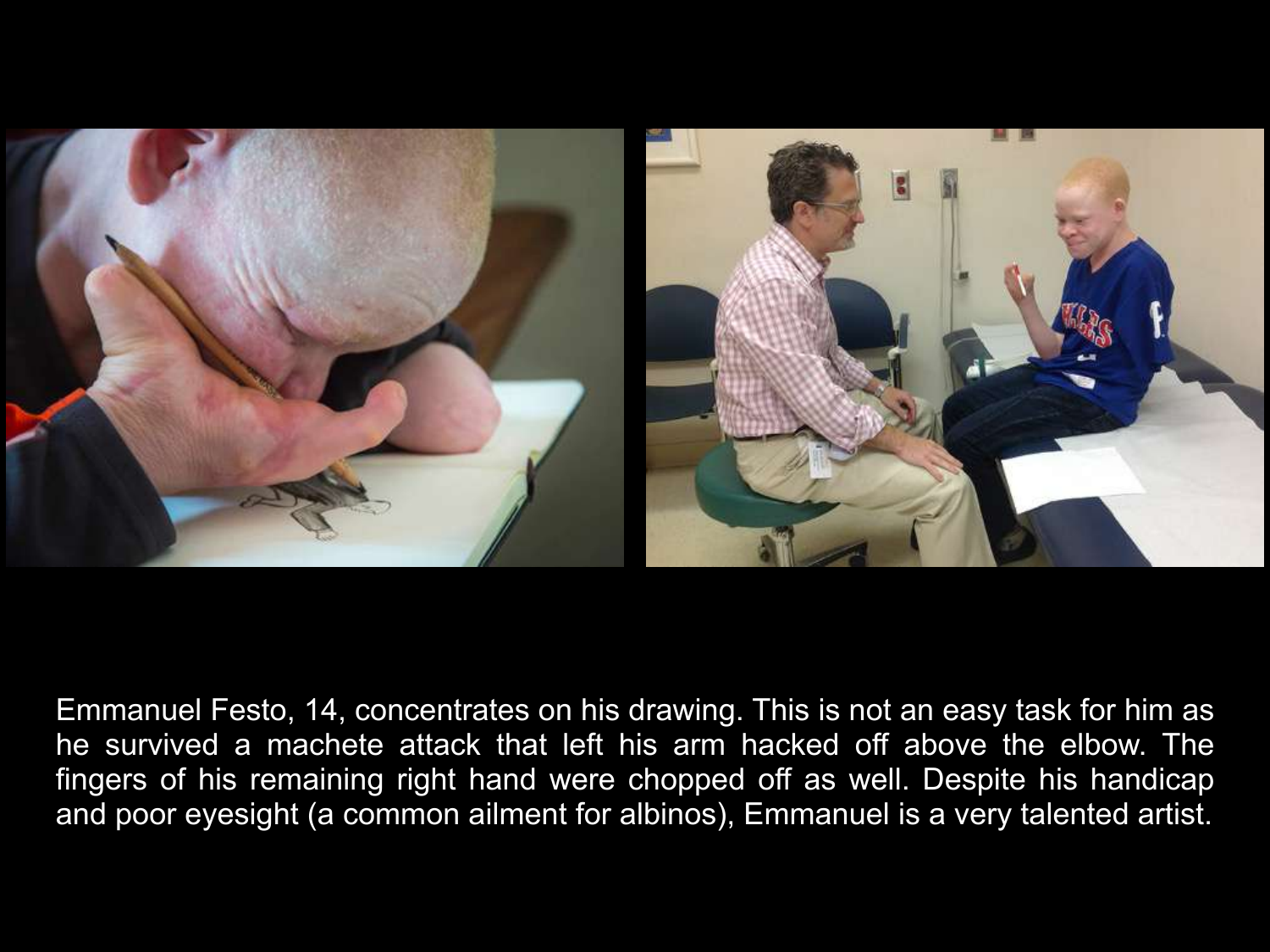

Emmanuel Festo can hardly speak as his tongue was damaged in the attack and four of his teeth were knocked out. I ask him what he wants to be when he grows up. "*Prime Minister*," he responds with difficulty. "*I want to serve my country*."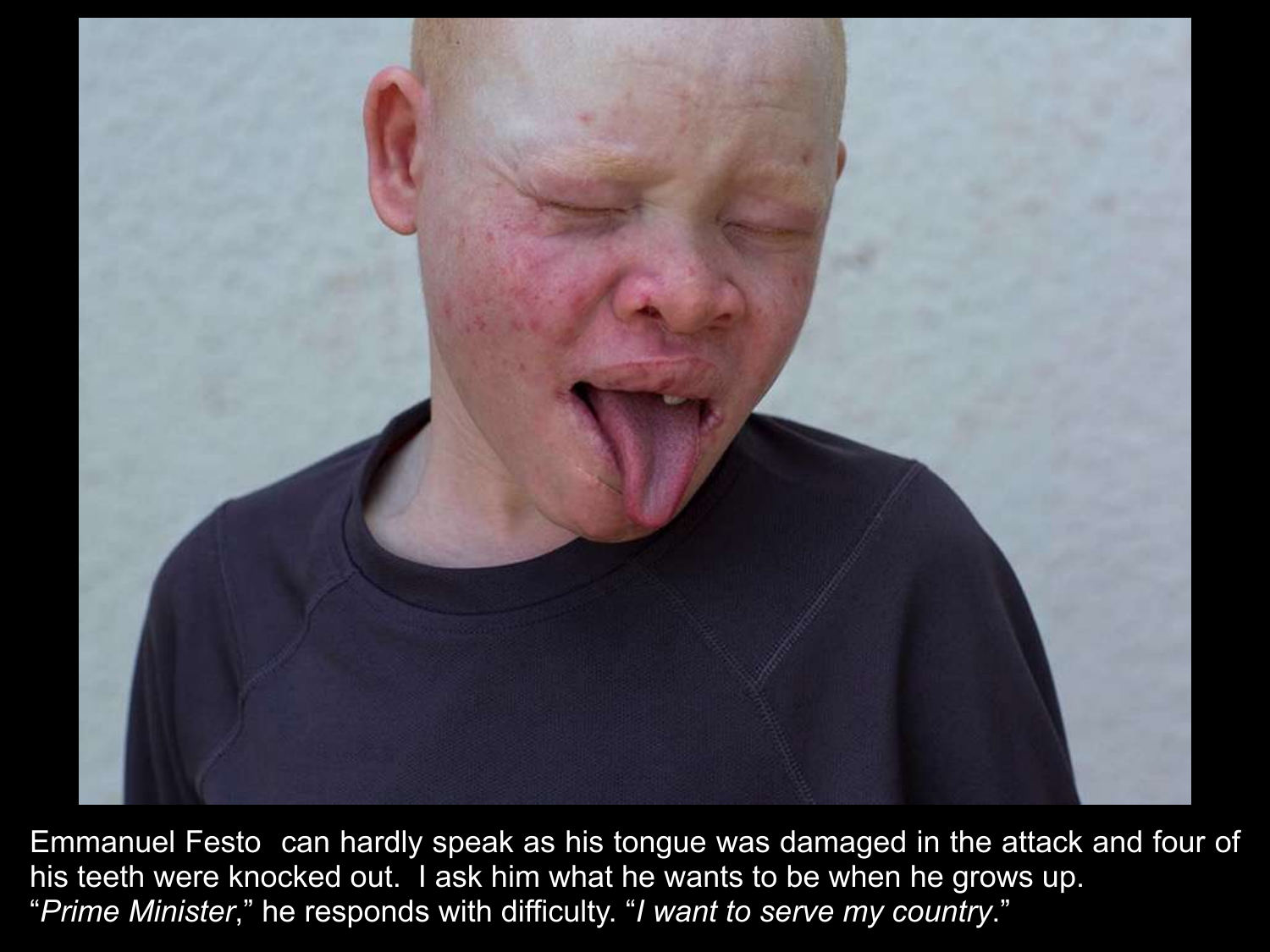



Bakara Cosmas, a 6-year-old boy who is constantly smiling, has one of the most horrific stories. 17 suspects were arrested in connection with the mutilation of his hand including his father and his younger brother. They hacked off his limb and sold it to witchdoctors for \$5,000.

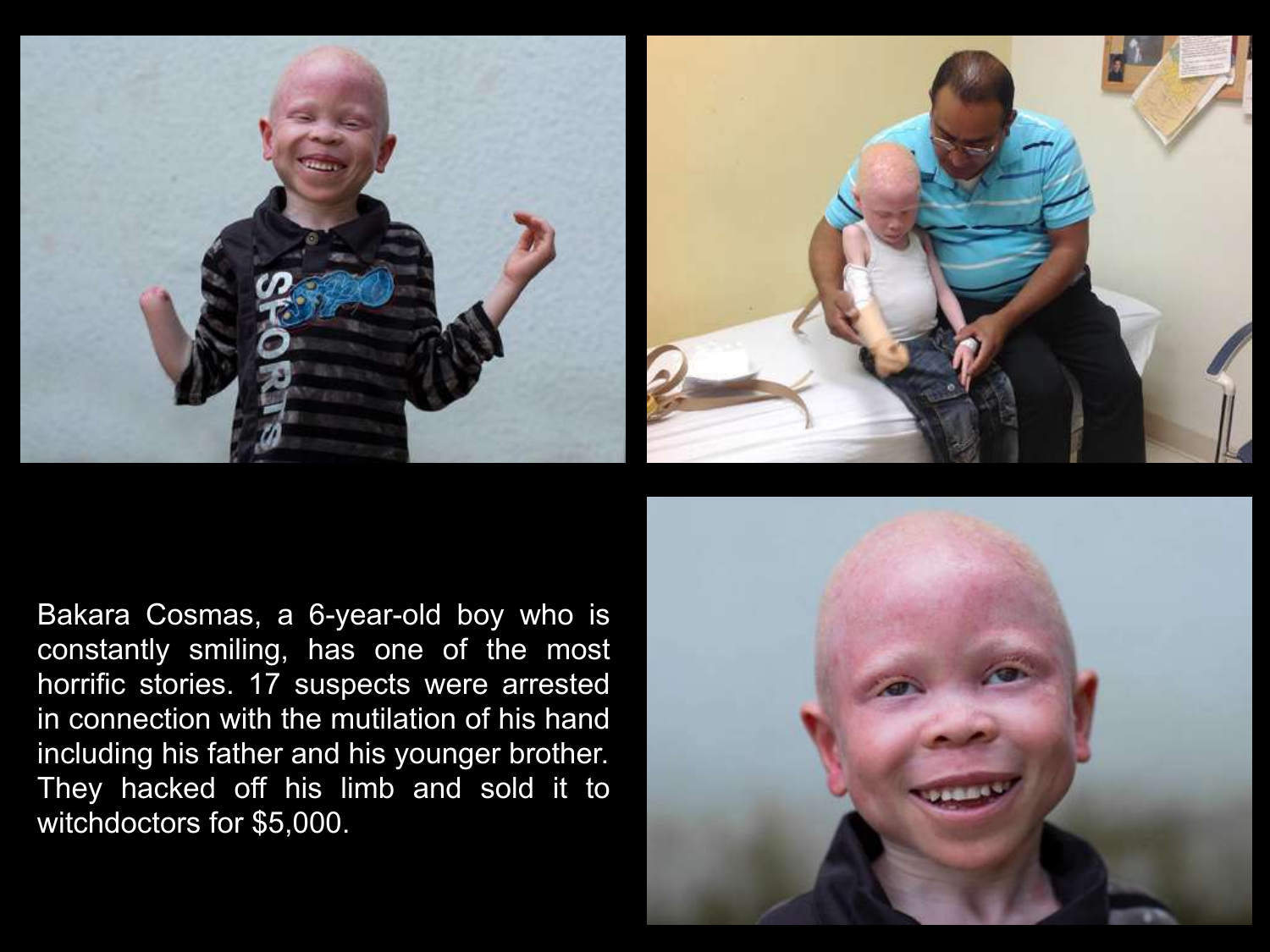

Pendo Serengema, a girl of 16, has a similar story. She survived an attack in her home. One man held her down, a second used a machete to hack off her arm, and a third stood guard to prevent any rescue attempt.

*"It was the second machete blow that separated my right arm just below the elbow,*" she recounts.

Her injuries were treated at a hospital 100 kilometers from her village. All of these children come from remote areas. Police have arrested a neighboring witchdoctor who earned 350 euros for her arm.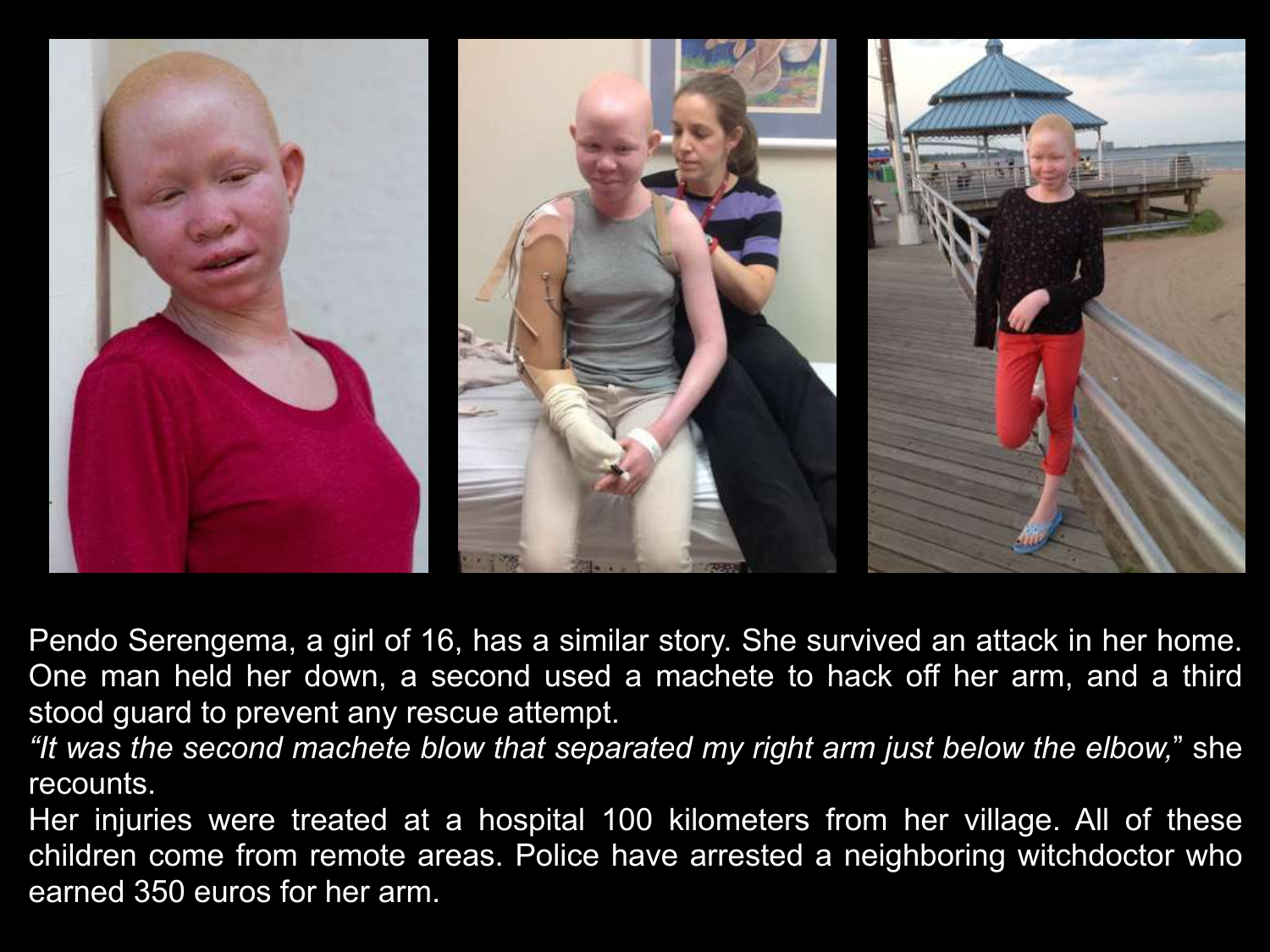Mwigulu Matonange, 11, recalls the day his left arm was hacked off by a machete:

> *"I watched them wrap my arm in dirty cloths and disappear into the bushes…"*

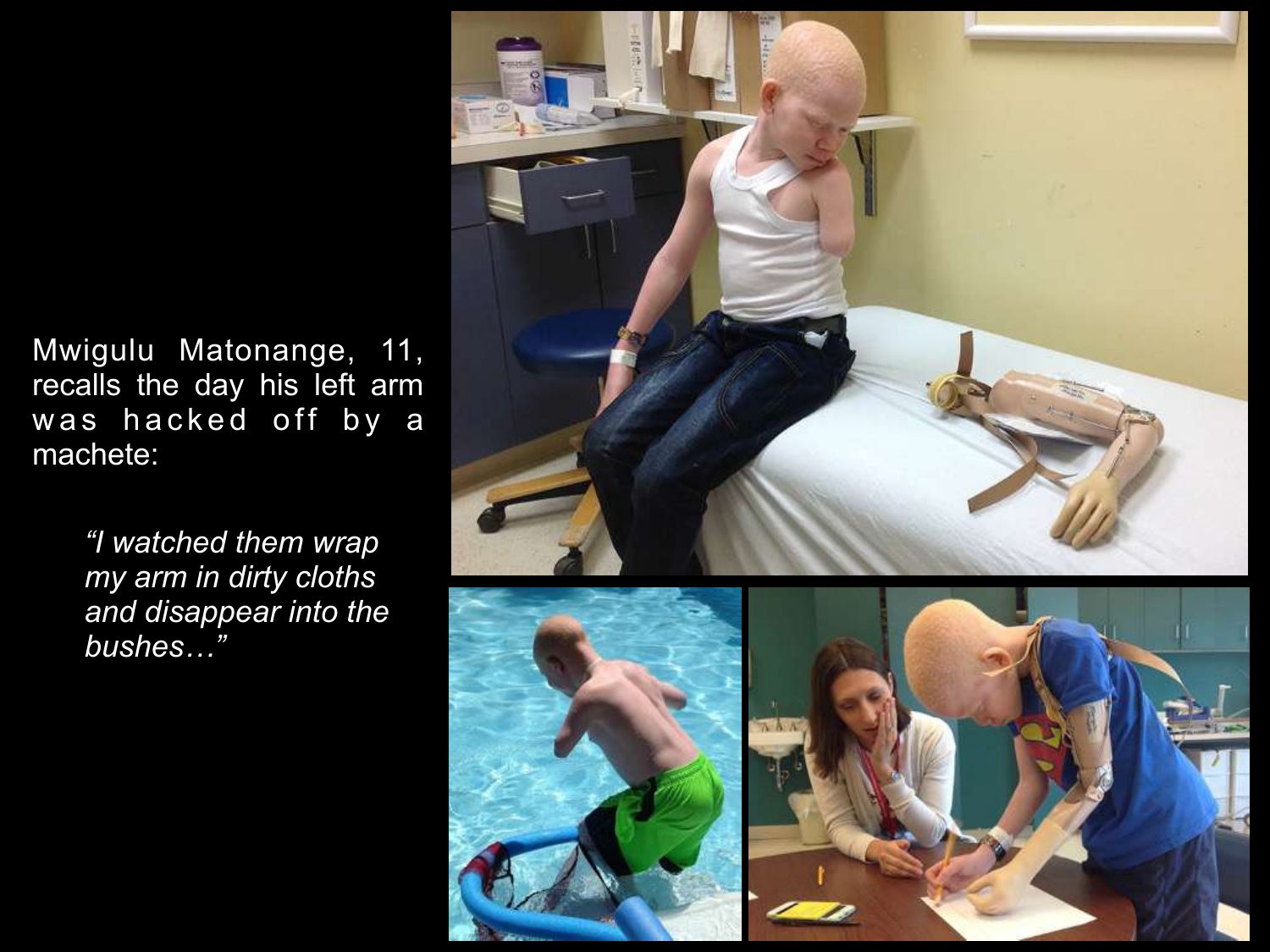

Mariam Staford. At 32 years old, Mariam is also an albino and a second mother to them. She survived a machete attack in 2008 during which she lost both of her hands. That day, Mariam also lost the life of her unborn child :

> *« On October 7th, 2008, while I was sleeping at home, some people attacked me in the middle of the night. They broke down the door to my house and tried to cut off both my hands. They successfully made off with my right hand and left the other severely damaged. I stayed there, bleeding the whole night.*

> *It wasn't until the next day that I made it to a hospital. The doctors couldn't manage to save my left hand so they had to remove it completely. Now I don't have either of my hands.*

> *I was in the hospital for five months. After I healed up, they asked me if I wanted to go back to my village but I knew I would no longer be safe there."*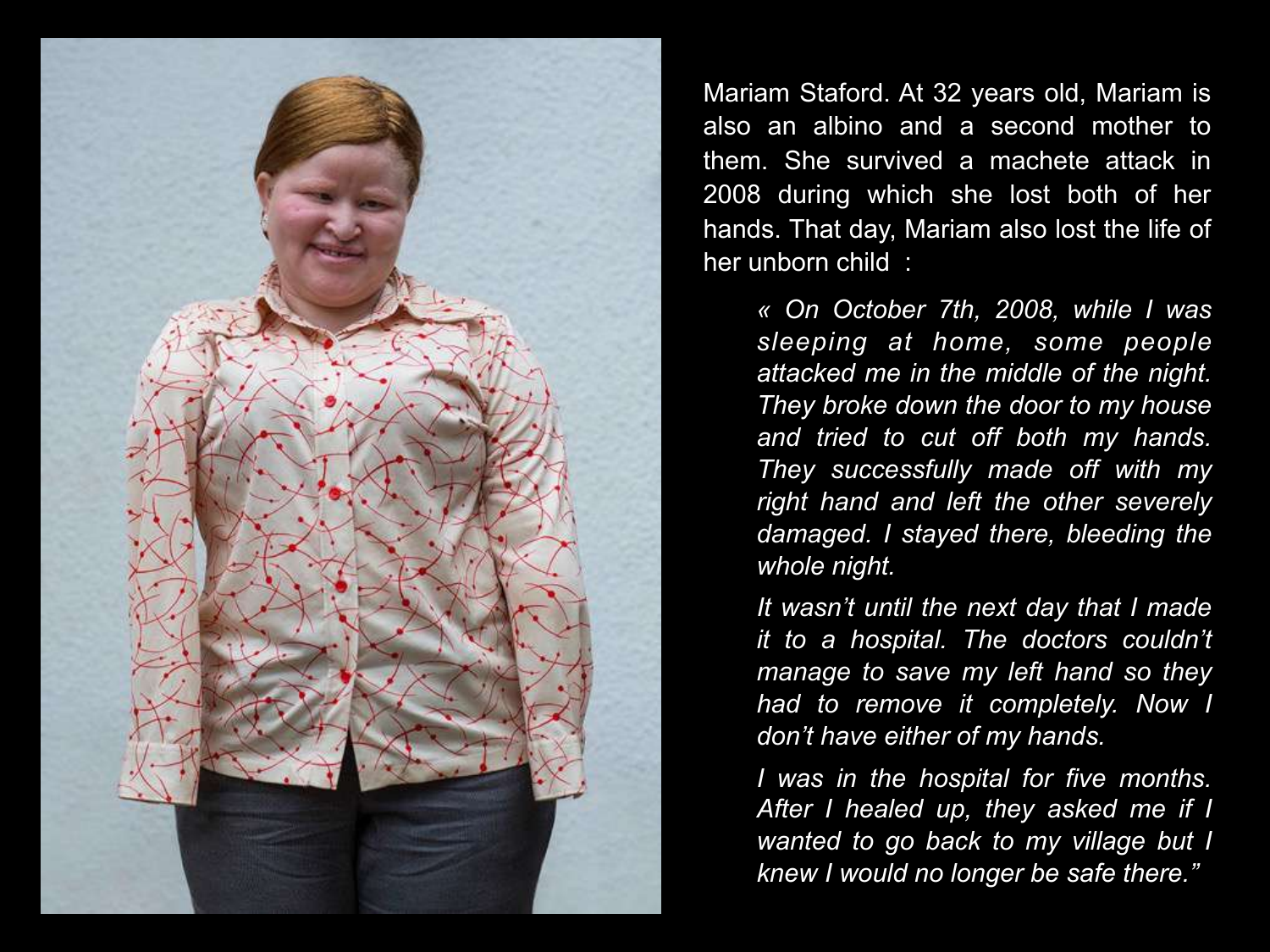

Mariam's sister, Jenipher, also has albinism. She stayed in the forest for two weeks after Mariam was attacked for fear that she was next. Shortly thereafter she was placed under the protection of Under The Same Sun in Dar Es Salaam. She is the only one in the house not to have been attacked.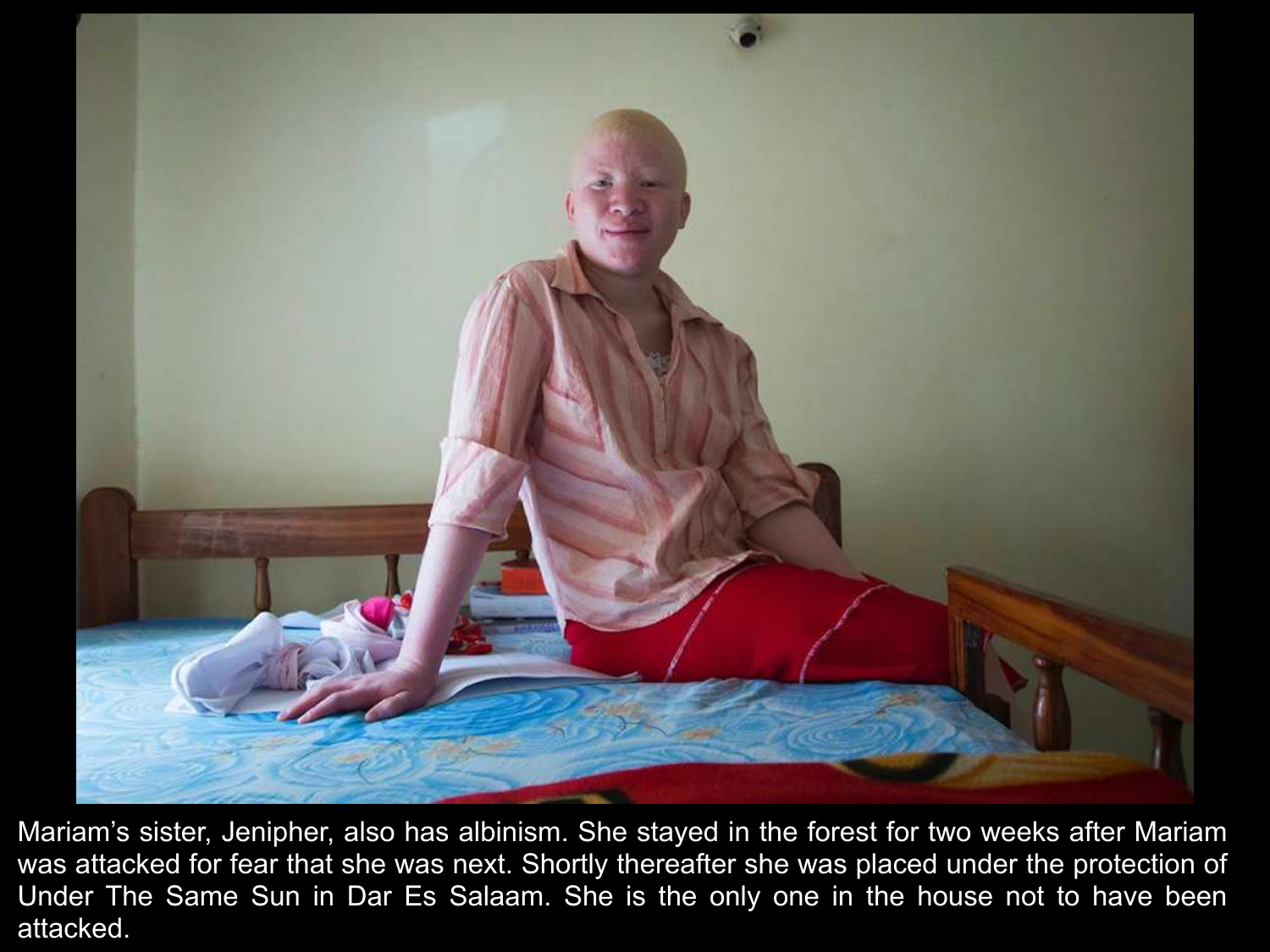

Adam Robert, 14, was attacked with a machete. He was left with multiple wounds including three severed fingers. Adam survived and told police that his father, stepmother, older brother, and anothe male relative were involved in this criminal act. Neighbors confirmed his testimony and all the perpetrators were arrested.

*"I can never go home to my family,*" he says.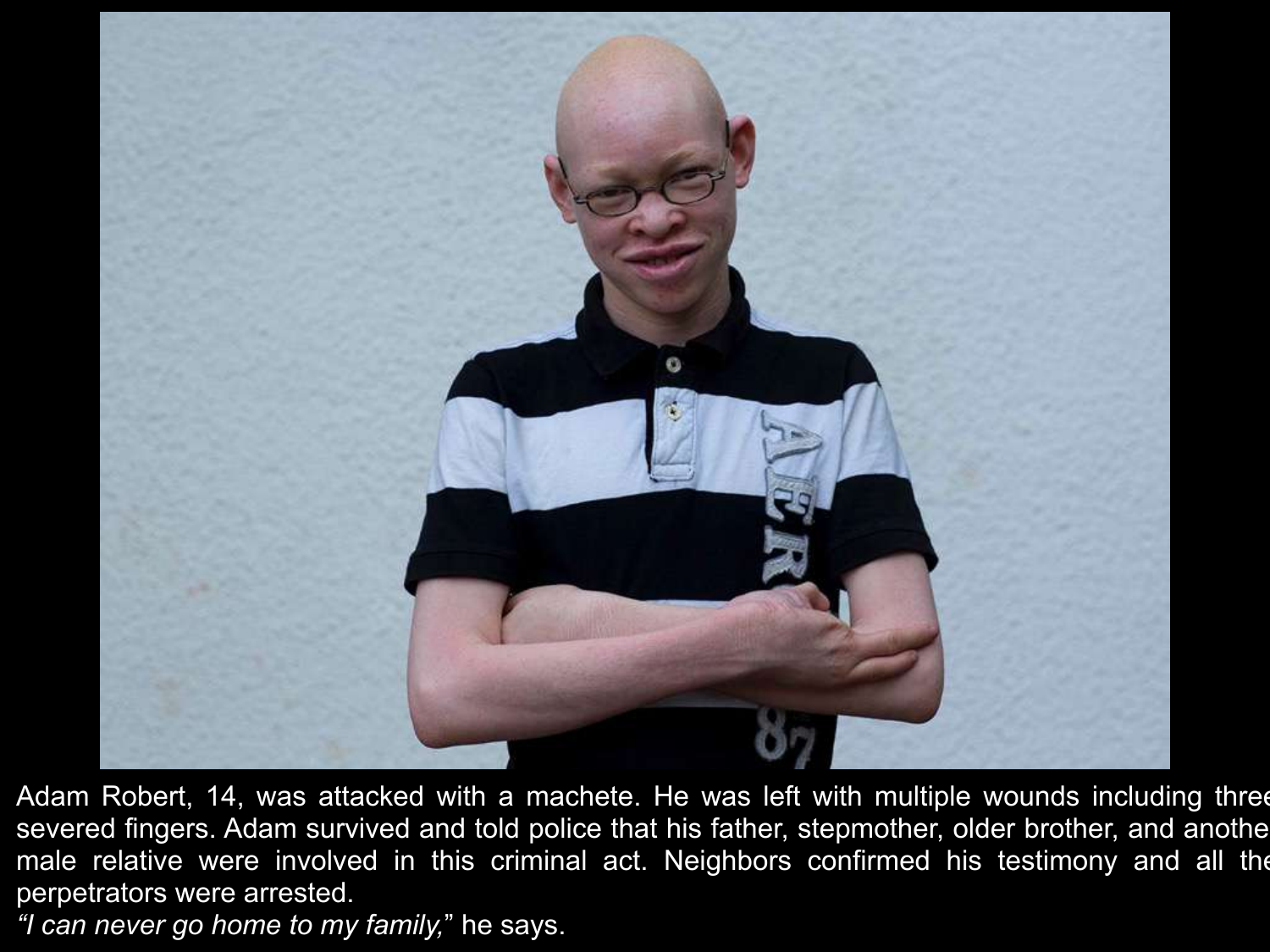

Kabula survived a machete attack in 2010:

*«I was sleeping next to my mother. Three people came into our room, demanding my mother give them money. My mother told them that she did not have any money so they started beating me. They held my hand out and cut it at least three times. The*  next day I went to the hospital. They were caught. The day we went to court for the case, they denied that they had done anything. But when I got there and accused *them, they admitted to doing it. That was in 2014. I don't know if they have been given a punishment yet."*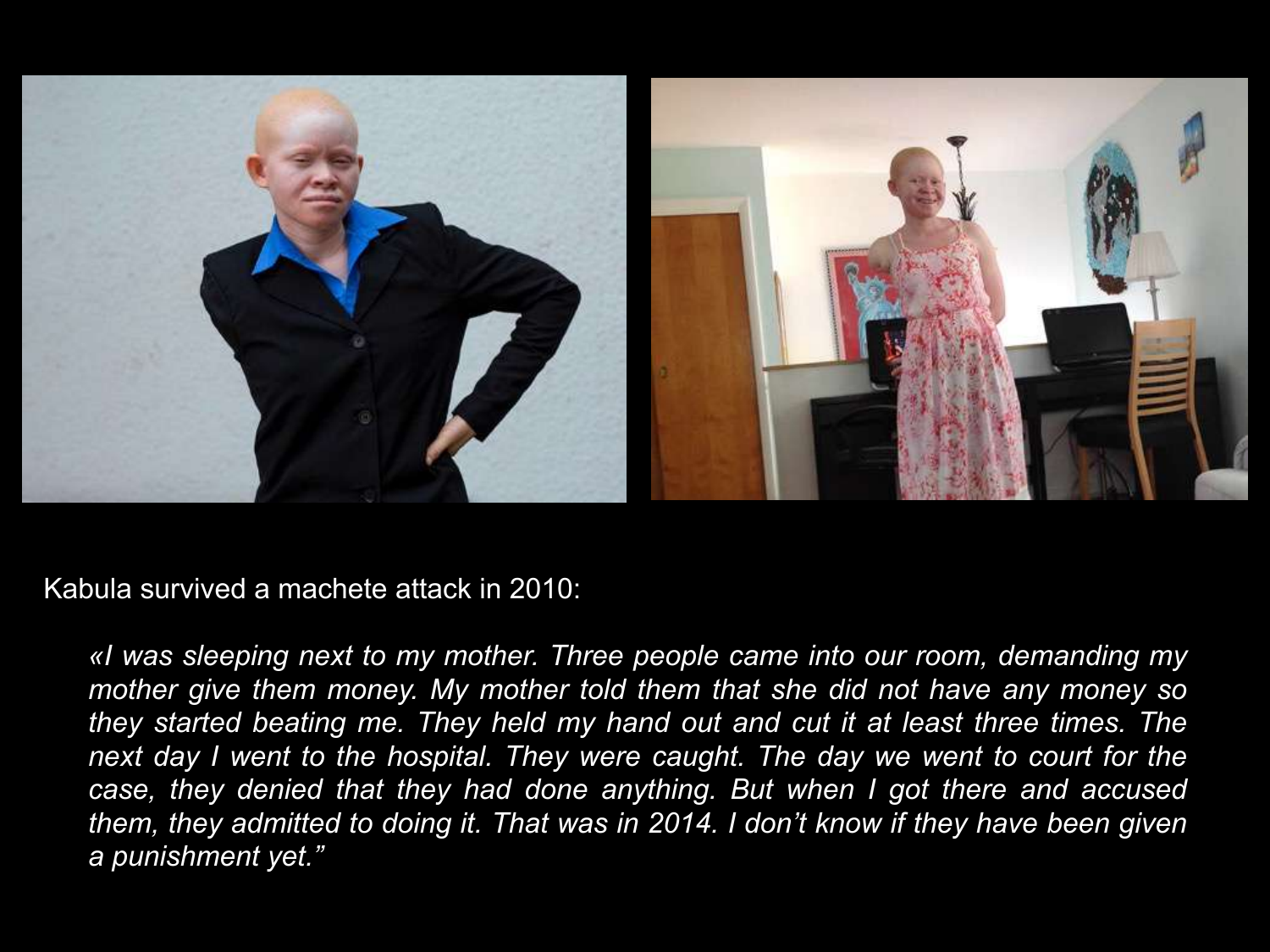



*«My dream is to be a lawyer so that I can protect people with albinism, those who have been attacked, and those who are in danger. I want them to be in a safe place so they can get their rights. »* 

Kabula says it with so much determination. In a soft voice, she tells me of the cruel things her father used to tell her mother:

*"This is not a human being. It is like a dog. Because she is white, she cannot walk in the sun or see very far. So keep her inside her room. Don't make her go to school. What will she make of her future anyways? She has nothing in her mind."*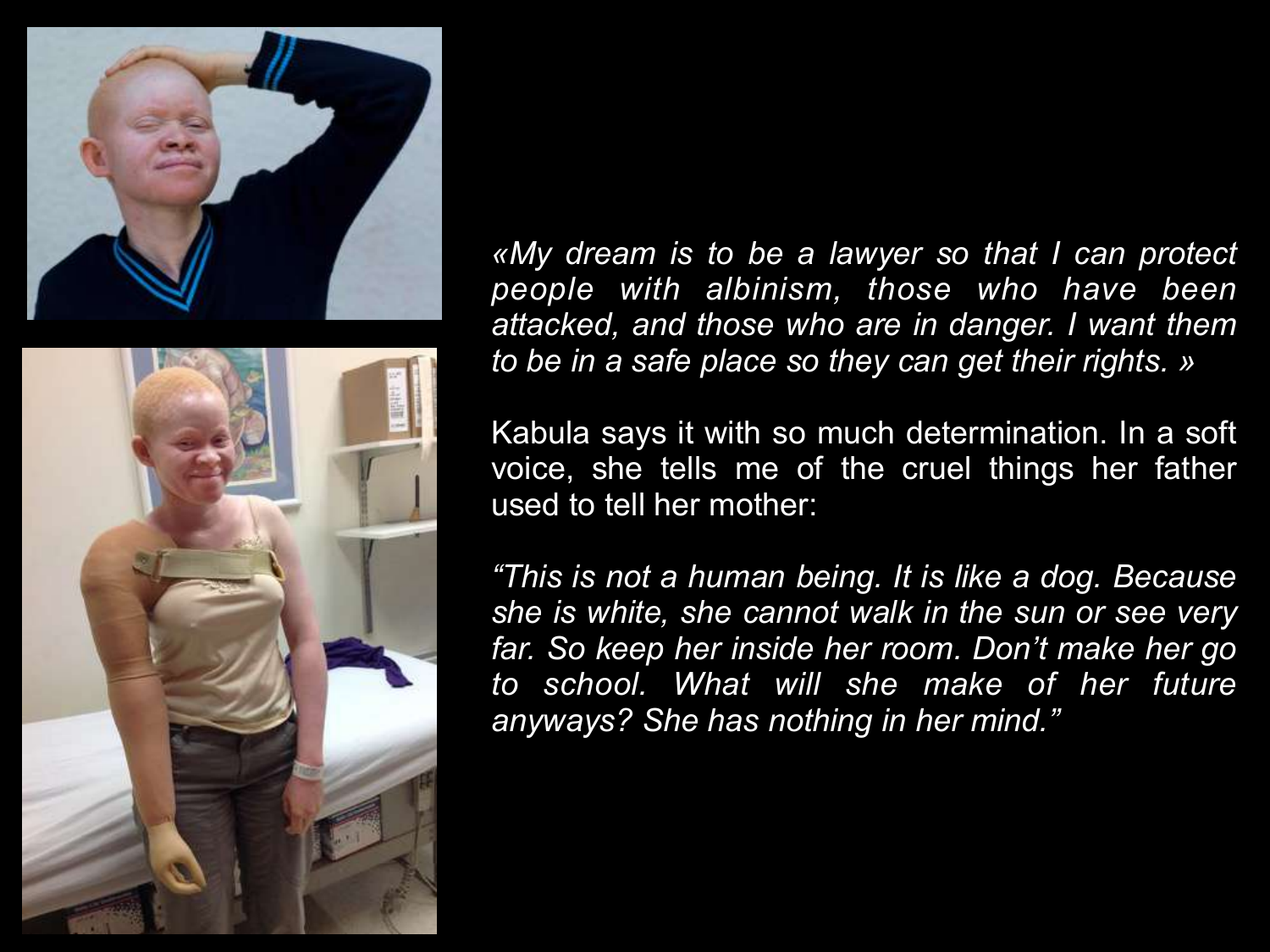

Mariam did not join on this last trip to the States as she already received prosthetic limbs in Washington, D.C. a few years ago. But she has already outgrown them in the time that has since passed. She hopes the generosity of the UTSS will allow her to get new ones that fit better so she can hug all the children in her new family.